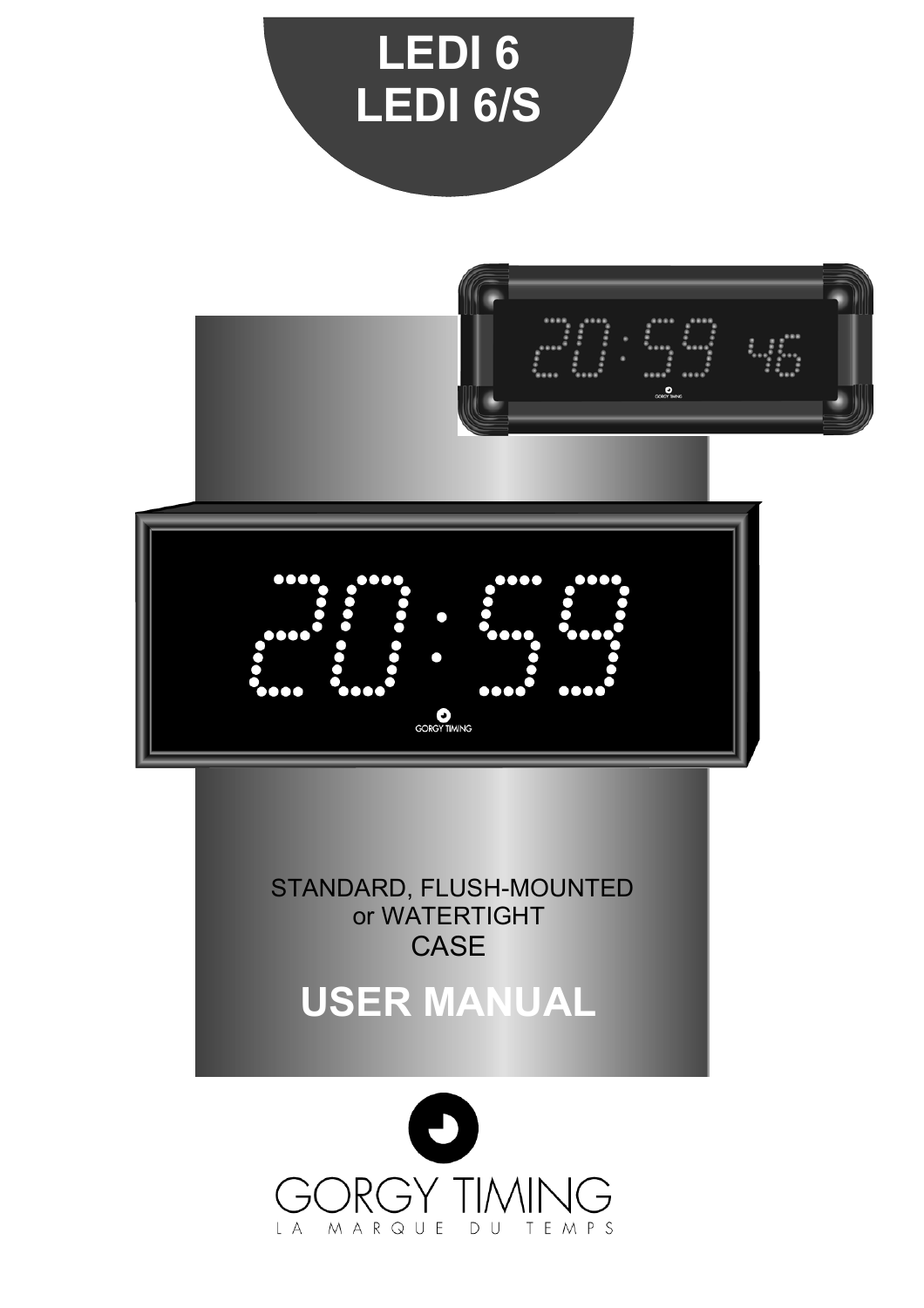



to make the connections input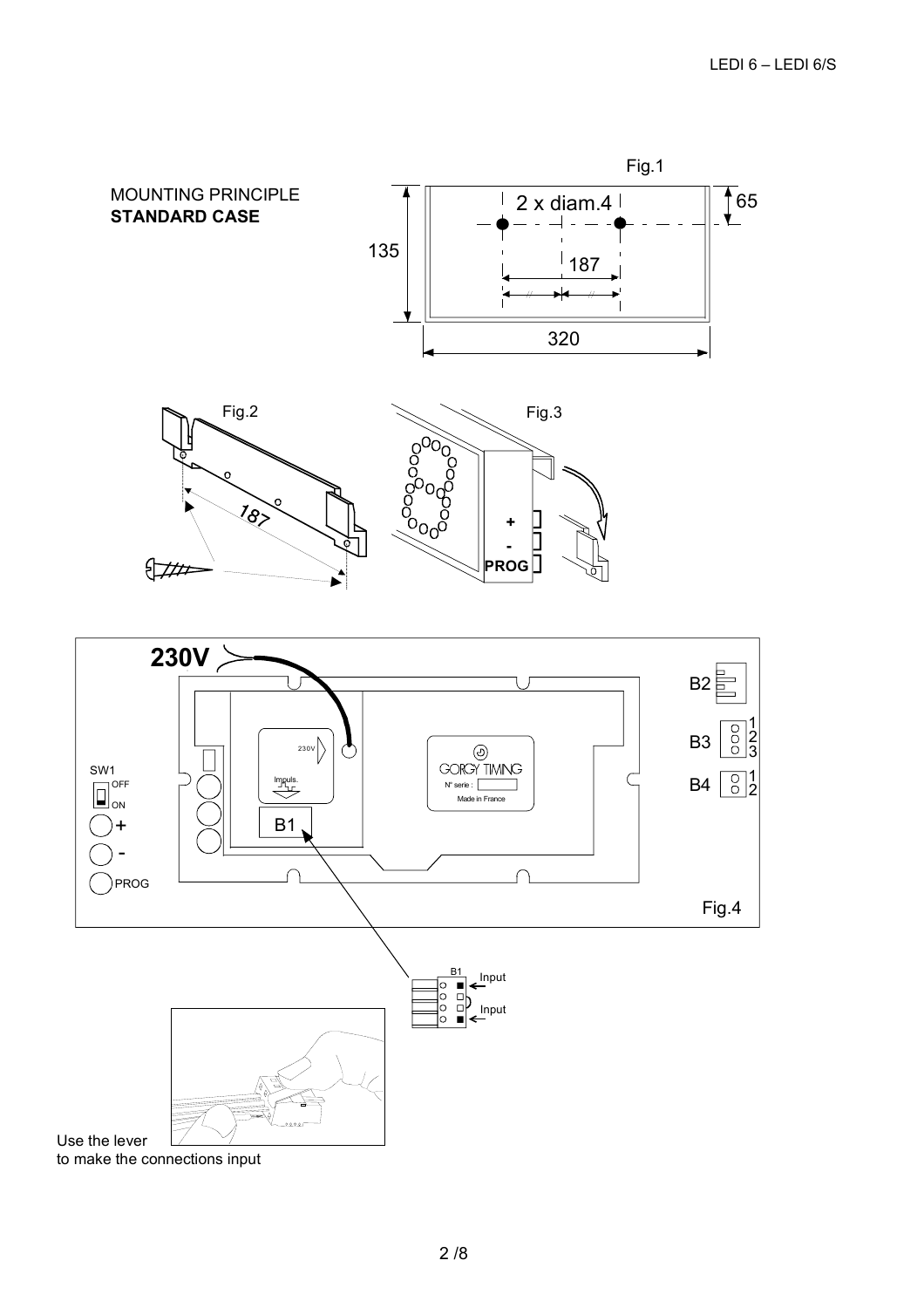## **FLUSH-MOUNTED** case

Fig.5

| "6/S"      |
|------------|
|            |
|            |
| 198        |
|            |
| 415<br>458 |



# MOUNTING PRINCIPLE





## **1- CHARACTERISTICS**

LEDI 6 standard case 325 x 135 x 36 (+31) mm LEDI 6 flush-mounted case 378 x 188 x 5 (+75 flush-mounted) mm LEDI 6 watertight case 392 x 202 x 125 mm

LEDI 6/S standard case  $405 \times 145 \times 36 (+31)$  mm LEDI 6/S flush-mounted case 458 x 198 x 5 (+75 flush-mounted) mm LEDI 6/S watertight case 462 x 202 x 125 mm

- 7-segment LED numerical display of hours, minutes, seconds ("S" option)
- Height of figures: 60 mm.
- Inclination of figures: 10°.
- Legibility: 25 metres.
- Power supply: 230 V (±10%)/50-60 Hz (115 V AC or 48 V AC optional)
- Consumption: 6 W.
- Emergency power supply provided by built-in Cd-Ni battery: 48 hours minimum.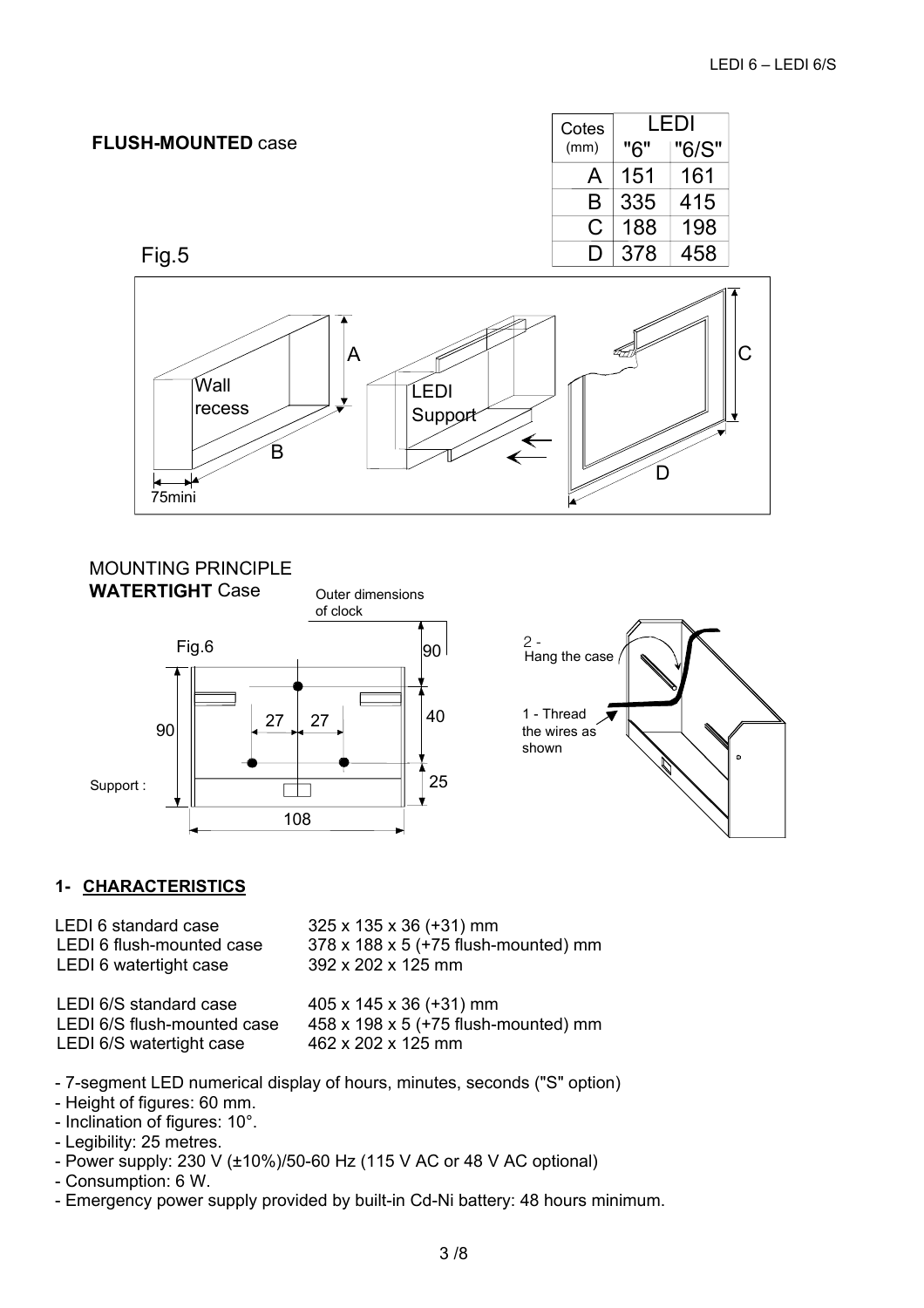### EXISTING VERSIONS

#### ¾ **Autonomous version**

Built-in quartz time base: frequency 3.6864 MHz, stability ±0.2 s/24 hours between 20° and 25°C.

¾ **Minute impulse receiver, parallel connection** 

24 V reversed impulse every minute. Impulse duration: 0.1 s.

Impulse consumption: 6 mA/24 V.

¾ **Half-minute impulse receiver, series connection** 

Series connection with external 39 ohm shunt. Reversed impulse every half-minute. Impulse duration: 0.1 s. Impulse consumption: 1.25 V. Current strength: 60-120 mA.

¾ **AFNOR NFS 87-500 code receiver** 

Nominal input level: 2.2 V DC. Input impedance: 3.5 kOhms.

Minimum input voltage: 70 mV DC.

¾ **869 MHz Radio version** 

The clock synchronizes itself automatically following the emitting period of the emitter. Waiting the reception, 2 points between the hours and the minutes stay off until one reception was received. Then these points have a second period blink except a 59th second off during 3 minutes.

## **2 - MOUNTING**

**Standard case** (cf. fig. 1 - fig. 2 - fig. 3)

- Prepare the wall support for attaching the bracket. Leave at least 60 mm between the top of the case and the ceiling.

- Fix the bracket on the wall support using two 4 mm dia. screws.

- Hook the case over the bracket.

## **Flush-mounted case** (fig. 5)

- Prepare the wall support. LEDI 6: 335 x 151 x 75 mm. LEDI6/S: 415 x 198 x 75 mm

- Position the support clip in the wall recess.

- Clip the clock on to its support.

## **Watertight case** (fig. 6 - fig. 7)

- Prepare and drill the wall support.

- Fix the "LEDI's support" using three M5 screws

- Hang and clip the clock on to its support, taking care to bring out the wires at the top.

## **3 - CONNECTIONS (fig. 4)**

- Connect the 230 V/50-60 Hz mains supply to the 3-conductor cable.

- Flip the battery switch **SW1 to the ON** (lower) position after connecting the clock.

**N.B. If the hours and minutes remain unlit, wait a few minutes for the internal battery to be recharged.**

## **3.1 - WATERTIGHT case**

All connections are made at the back, without having to open the case. Cables should be connected as shown by the identification marks.

7-conductor cable

| $\triangleright$ Ascii 232 version : RXD : Blue   | Ascii 422/485 version : RX- / TX- : Blue |
|---------------------------------------------------|------------------------------------------|
| TXD: Pink                                         | $RX+ / TX+ : Pink$                       |
| GND : Brown                                       | GND : Brown                              |
| > Impuls or AFNOR NFS87500 version : Green / Grey |                                          |

 $\triangleright$  Pip version : White/ yellow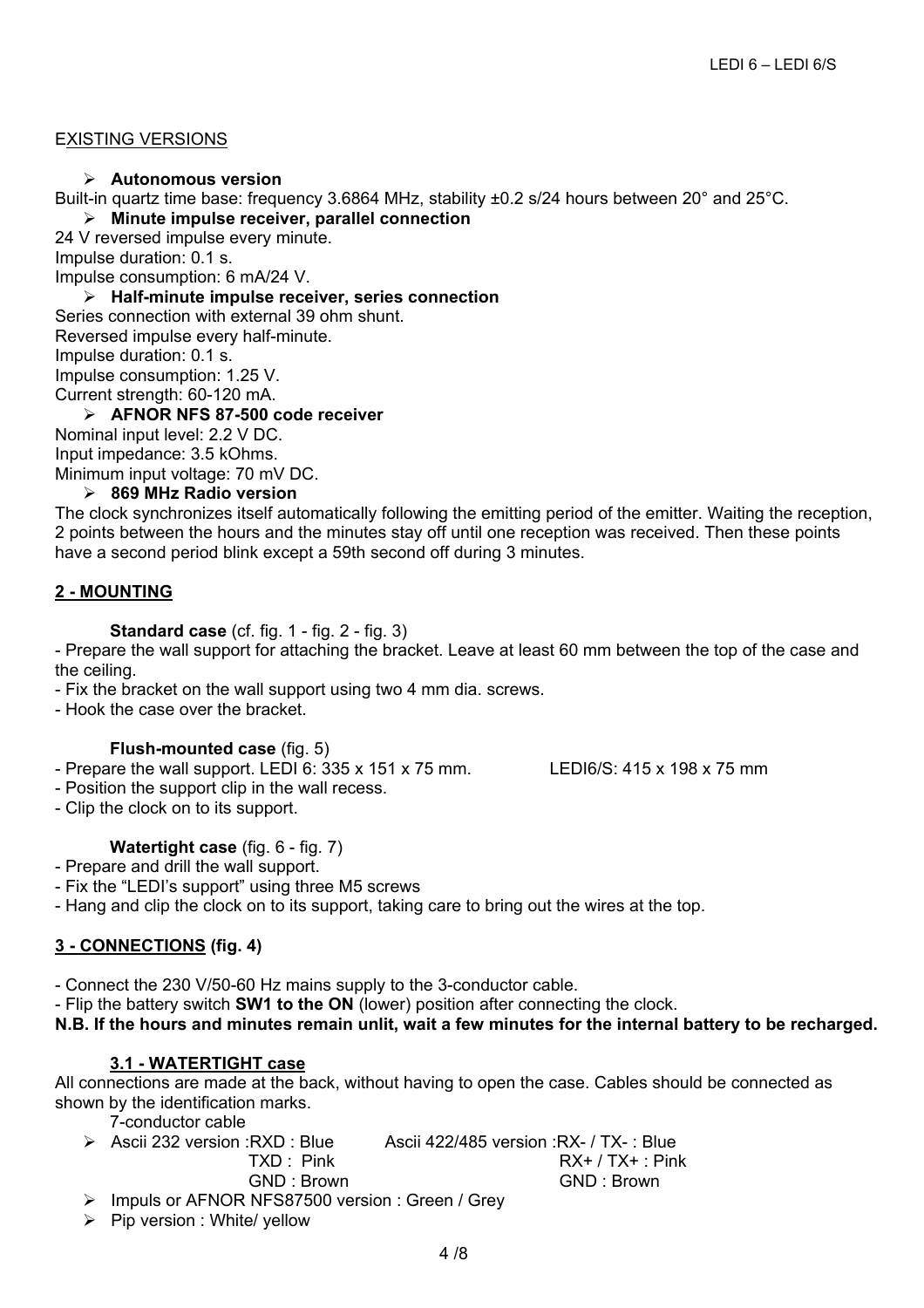## **3.2 - STANDARD and WATERTIGHT cases**

### **3.2.1 - Impulse or AFNOR code receiver**

In the case of a polarised impulse or AFNOR NFS 87-500 code receiver clock, connect the impulse or code input to terminal B1 and connect this to the bottom. The clock will then be automatically converted from autonomous to receiver version

### **3.2.2 - Radio-synchronised version**

In the case of a radio-synchronised clock, connect the antenna to terminal B1.

It may be necessary to carry out the initial setting manually (in the event of a disturbance in the radio signal or momentary break-down of the DCF transmitter). In this case, proceed in the same way as for an autonomous clock (see section 4 - Setting).

## **4 - SETTING** (fig. 4)

The time is set by using the "+", "-" and "PROG" keys at the back of the clock (in the case of the watertight cases, slightly loosen the knurled knob and open rotate the access flap). Each time the "PROG" key is pressed, a different part of the display begins to flash. This is then modified by using the "+" and "-" keys. The figures can be advanced quickly by pressing continuously on these keys.

The setting cycle is as follows:

- 1 adjustment of time display time (from 1 to 9 seconds)
- 2 adjustment of temperature display time (from 1 to 9 seconds)
- 3 adjustment of hours
- 4 adjustment of minutes

#### **SYNCHRONISATION**

If the minutes have not been modified, one press on "PROG" will validate the new time setting without modifying the initial synchronisation (e.g. modification of time/temperature alternation or seasonal changeover for autonomous clocks).

If the minutes have been modified, one press on the "PROG" key will make the entire display flash, indicating that the clock is in synchronisation phase. A second press on "PROG" will enable the clock to be synchronised (this should be done on a time signal given by a reference clock, e.g. the speaking clock). The display will then stop flashing.

#### **REMARKS**

- The first two cycles (time/temperature alternation) only apply in the case of a clock with the temperature display option. On initialisation, the default duration for the time display is 4 seconds and that for the temperature display 2 seconds.

- All setting phases are limited to 30 seconds, except the synchronisation phase, which can only be terminated by pressing on the "PROG" key.

#### **5 - BRIGHTNESS CONTROL**

The brightness is adjusted by pressing on the "+" and "-" keys when not in the setting cycle or a lightdependent resistor may be built into the clock to ensure automatic brightness control in accordance with the ambient lighting.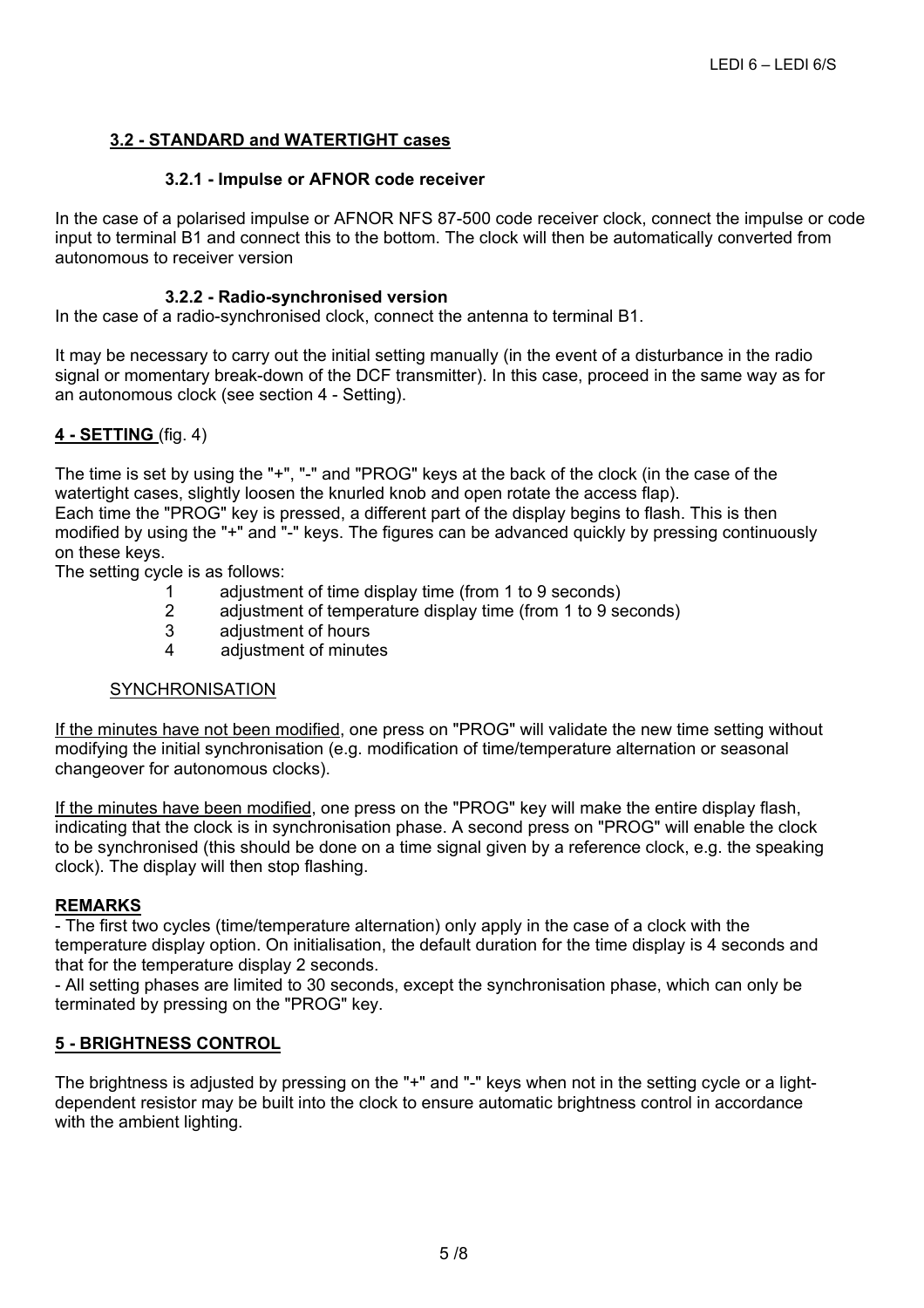## **6 - OPTIONS**

## **6.1 - HOURLY PIP OUTPUTS**

With this option, any of the following may be obtained on terminal B4: - 4 pips, each lasting 200 ms, delivered on the hour:

> 1st pip: 59 min 57 sec 2nd pip:59 min 58 sec

3rd pip: 59 min 59 sec

4th pip: 00 min 00 sec

- a one-second pip every 12 hours

- a 0.5-second pip on the second
- a one-second pip on the minute
- a one-second pip on the hour
- a one-second pip every 24 hours
- a one-second pip on the quarter hour
- an end-of-timer contact (when the timer function reaches 0 in count-down mode).

Two types of output are offered for these time signals:

Dry-contact output

- output via a relay, with contact closing on each time signal,

- characteristics of relay to be used: cut-off capability.

Open-collector output<br>Umax: 60 V Imax: 5

 $Imax: 50$  Ma

In case of an open-collector output, the ground is connected to 1.

## **6.2 - 12-HOUR OPTION**

This version has the same characteristics as the standard version, except that the display goes from 01h00 to 12h59 (the timer format remains in 24-hour mode).

## **6.3 - THERMOMETER OPTION**

The temperature transducer is supplied with a 4 metre cable, which may be extended up to a maximum of 25 metres. Accuracy is to within ±0.4°C.

In the event of an indoor temperature being displayed, the transducer must be placed between 1.5 and 2 m above ground and as far as possible from any heat source.

In the event of an outdoor temperature being displayed, the transducer must be placed under cover, in a ventilated area, to avoid any effect from direct sunlight. Greenhouse effects should also be avoided.

## **6.4 - ASCII RS232 OR RS422 OPTION**

| ASCII RS422/485 link on terminal B3 |
|-------------------------------------|
| $1 \cdot F/S$ -                     |
| $2: E/S+$                           |
| $3^{\circ}$ GND                     |
|                                     |

This option operates in three modes: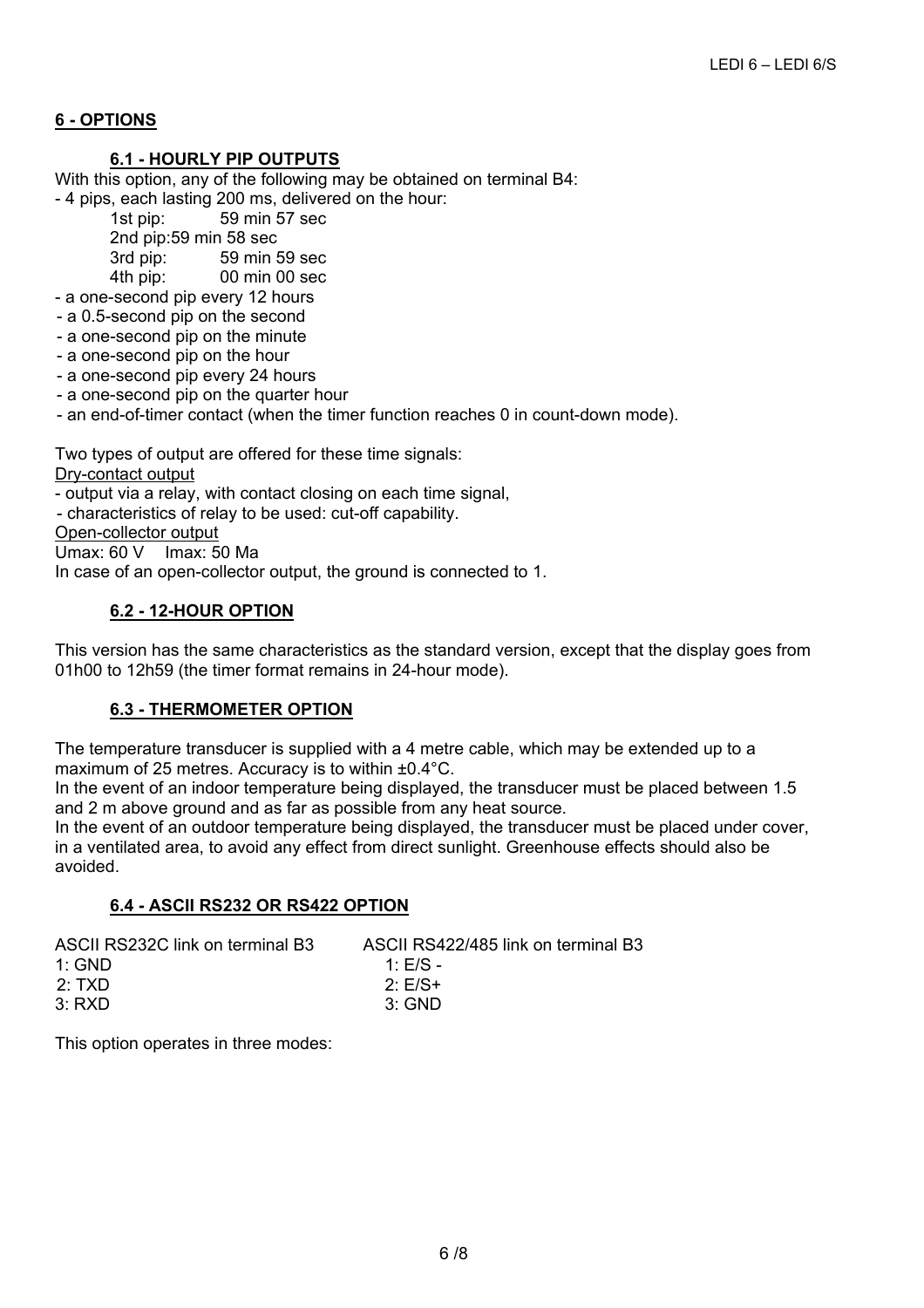## **6.4.1 - Transmitter mode**

In this mode, the clock transmits a code (configuration 2400 bauds, 8-bit format, even parity, 1 stop bit) which has two parts:

1- time information in the form:

STX day of week SP day of month/month/year SP SP hour:minute:second CR

2 - status information (timer, temperature, brightness, etc.).

The first part of the information sequence serves, for example, to synchronise a computer (in this case the second part is not taken into account).

The complete information sequence is used to control another clock.

## **6.4.2 - Receiver mode**

In this mode, the clock works autonomously but is set with respect to the ASCII code that it receives (configuration 2400 bauds, 8-bit format, even parity, 1 stop bit). This ASCII code may be either: - time information in the form:

STX day of week SP day of month/month/year SP SP hour:minute:second CR generated either by the RT3000 or RADIO TIMING ASCII or any other ASCII code generator, - information from another clock of the same type working in transmitter mode; in this case, the clock is completely slaved to the other.

## **6.4.3 - Two-directional mode**

In this mode the ASCII coded time message is transmitted after reception of a recognition character ("D") (configuration 2400 bauds, 8-bit format, even parity, 1 stop bit). Message transmitted:

 STX hundredth of second SP day of week SP day of month/month/year SP SP hour:minute:second CR

#### e.g. 76 FRI 03/02/90 15:14:45

which means that the second corresponding to this message is 76 hundredths of a second over when the character "D" is received.

N.B.: - In the case of the LEDI 6 (indicating only hour and minute information), the date information is replaced by zeros and the day of the week in alphanumeric characters by three spaces. However, if this clock is an AFNOR NFS 87-500 receiver or is radio-synchronised, the date information is generated.

If there is a mains cut, the display goes out but the clock continues to run on its internal battery (the hour pips and ASCII output are no longer generated).

 - For ASCII code receiver clocks, if the incoming message is not in the correct configuration, it may be necessary to set the clock manually. As soon as the ASCII message is received, the clock compensates for any difference with the reference time.